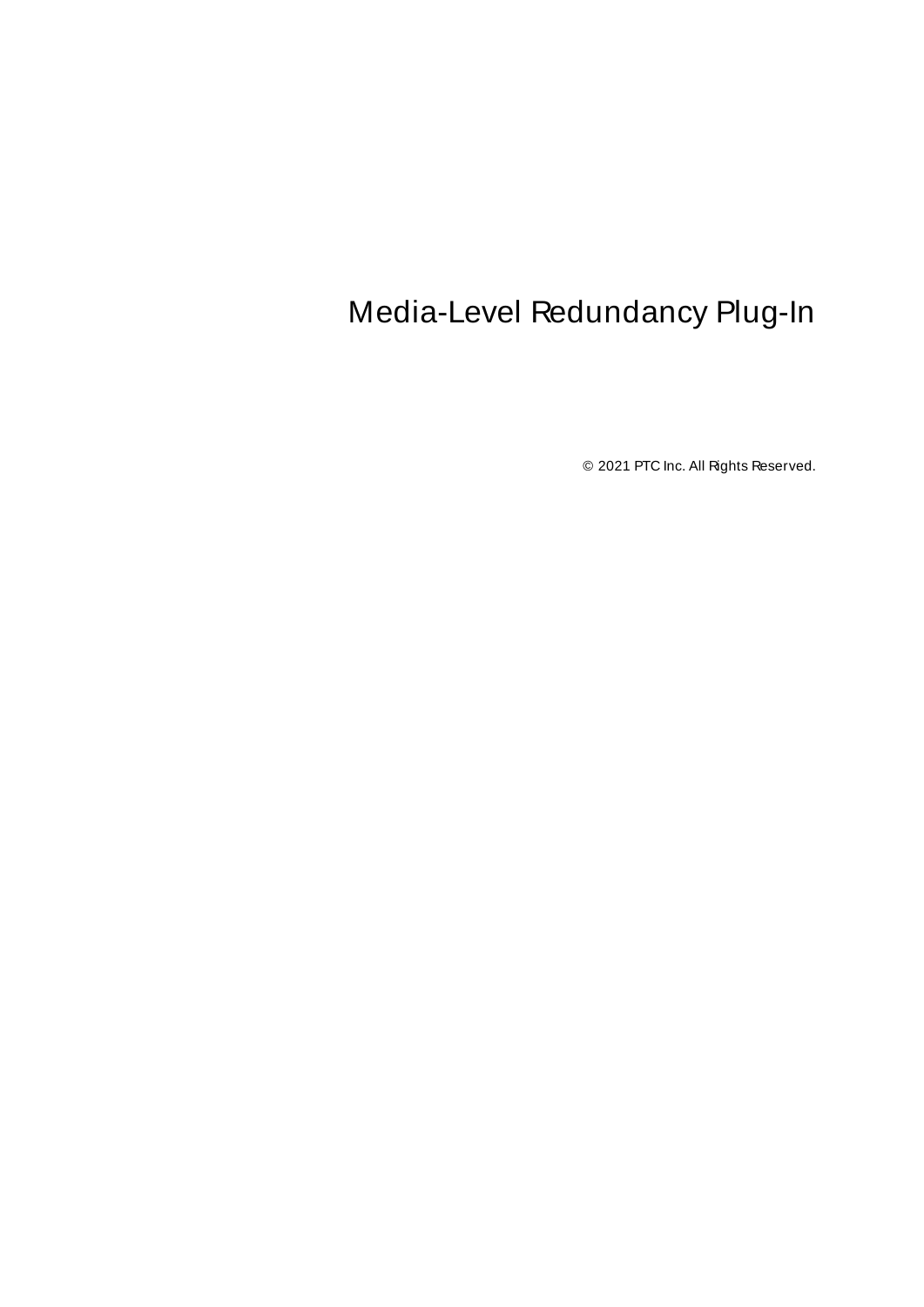# <span id="page-1-0"></span>Table of Contents

| <text> does not define a tag and is not a valid <driver name=""> address on <primary path="">.  14</primary></driver></text> |
|------------------------------------------------------------------------------------------------------------------------------|
|                                                                                                                              |
|                                                                                                                              |
|                                                                                                                              |
|                                                                                                                              |
| Monitor item specifies a tag that does not exist on the secondary device.  15                                                |
| Secondary device <device path=""> cannot be paired with primary <device path=""> because a circular</device></device>        |
| Specified secondary device <device path=""> cannot be used because the driver type is not sup-</device>                      |
| Specified secondary device <device path=""> is the same as the primary.  15</device>                                         |
|                                                                                                                              |
| The data type of item <text> (<type>) is unsupported. No switchover will be triggered by any value</type></text>             |
|                                                                                                                              |
| Trigger item <text> is no longer valid. This may cause a quality change that results in a</text>                             |
|                                                                                                                              |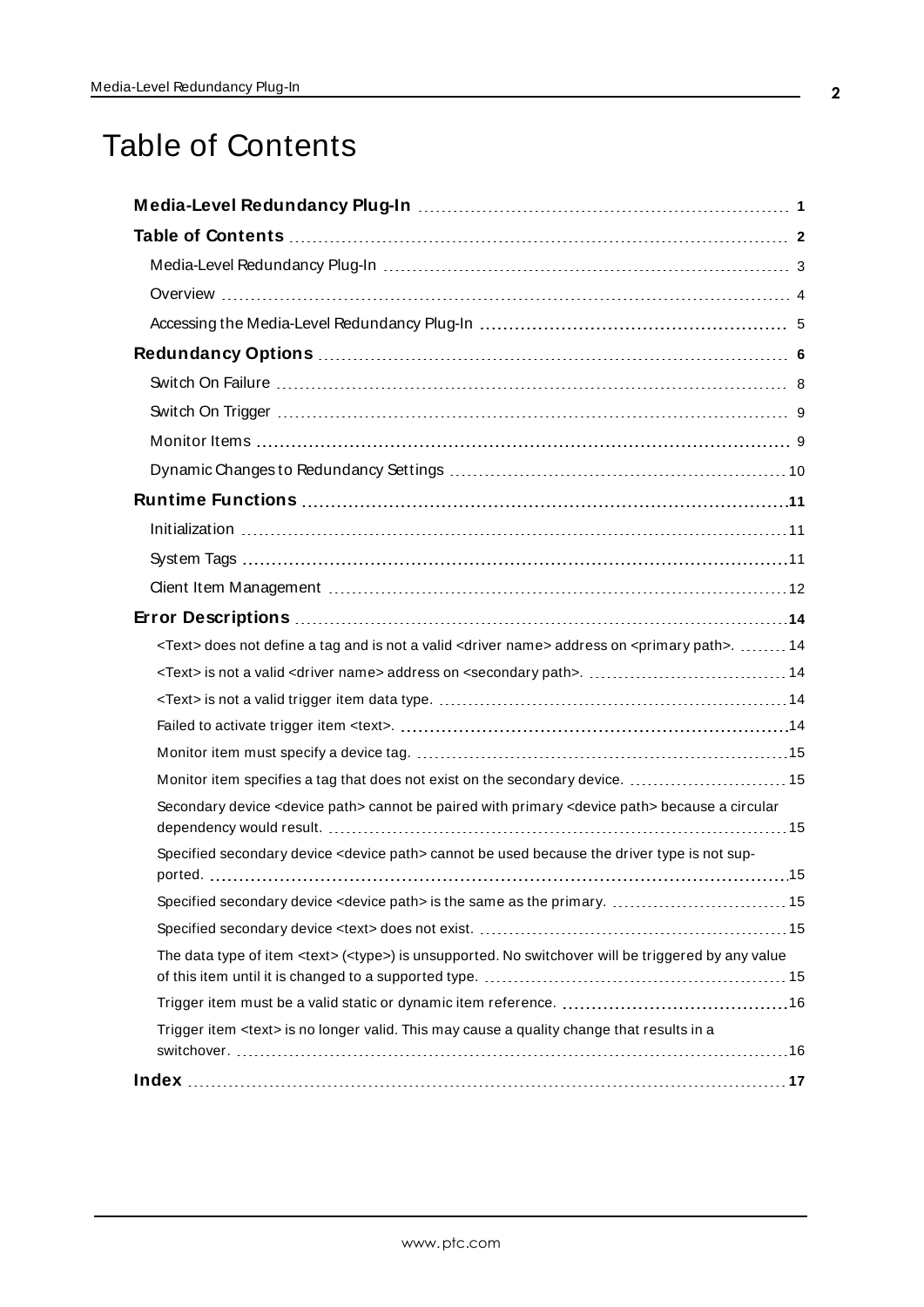# <span id="page-2-0"></span>**Media-Level Redundancy Plug-In**

Help version 1.026

#### **CONTENTS**

## **[Overview](#page-3-0)**

What is the Media-Level Redundancy Plug-In?

# **[Redundancy](#page-5-0) Options**

Where are the settings configured?

#### **[Runtime Functions](#page-10-0)**

What are the Media-Level Redundancy Plug-In runtime functions?

#### **Error [Descriptions](#page-13-0)**

What error messages does this plug-in produce?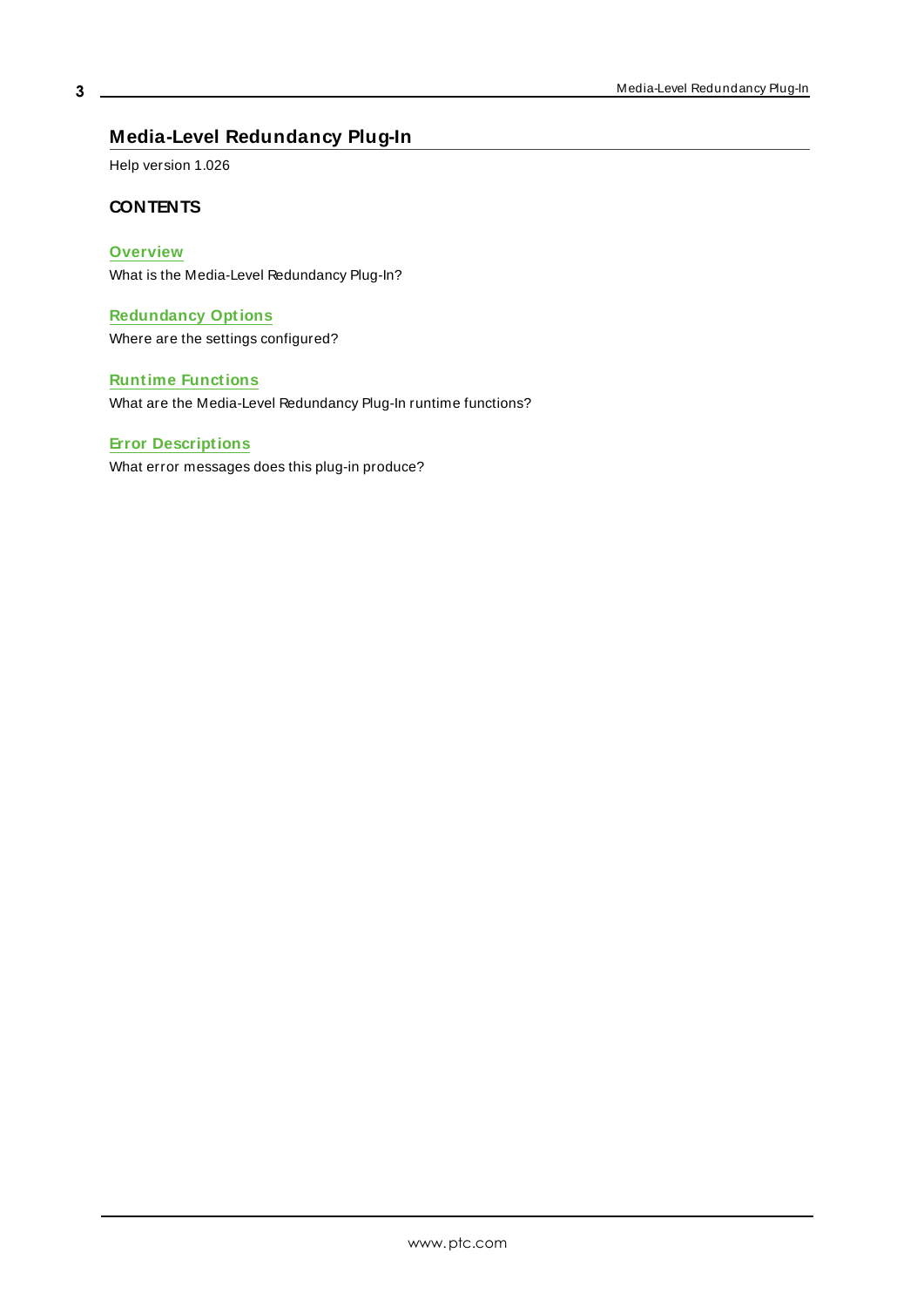#### <span id="page-3-0"></span>**Overview**

The Media-Level Redundancy Plug-In facilitates duplicate or backup systems used to maintain reliable communications with the critical components in the environment. This practice allows the duplicate, or redundant, system to take over without interruption of service in the event of a failure. This server supports two types of redundancy:

- <sup>l</sup> **Communications Path Redundancy:** To communicate with the same device over multiple communications methods. For example, a device may support communications via TCPand RS-485. For redundancy, configure a primary communications path via TCP, but assign the device to use RS-485 when the Ethernet network is unavailable.
- **.** Device Pair Redundancy: To communicate with two identical devices configured as a redundant unit (each running the same logic). For example, two devices are on the same RS-485 network monitoring the same process condition. Client monitoring software must be able to receive information from at least one of these devices to maintain the information integrity.

#### **Notes:**

- 1. To eliminate the single point of failure with either the communications path or the device, users can combine the redundancy types.
- 2. A redundant connection contains a pair of devices that use Communications Path Redundancy or Device Pair Redundancy. Each device is designated primary or secondary. Redundancy configuration begins by identifying the primary device and proceeds by choosing a different, compatible device to use as the secondary device.

#### **Supported Use**

Media-Level Redundancy Plug-In is available on devices that communicate using serial, Ethernet, or Modbus Plus drivers operating in client mode or communicating using the OPC UA Client Driver. Media Level Redundancy cannot be enabled if a suitable device does not exist for the secondary device. Suitability is determined based on the following:

- The device is not the same as the primary.
- <sup>l</sup> The device is not already in use as a primary in another redundant pair (such that a circular path back to the primary on the new redundant pair results).
- The device uses a serial, Ethernet, or Modbus Plus client driver or the OPC UA Client Driver for communications.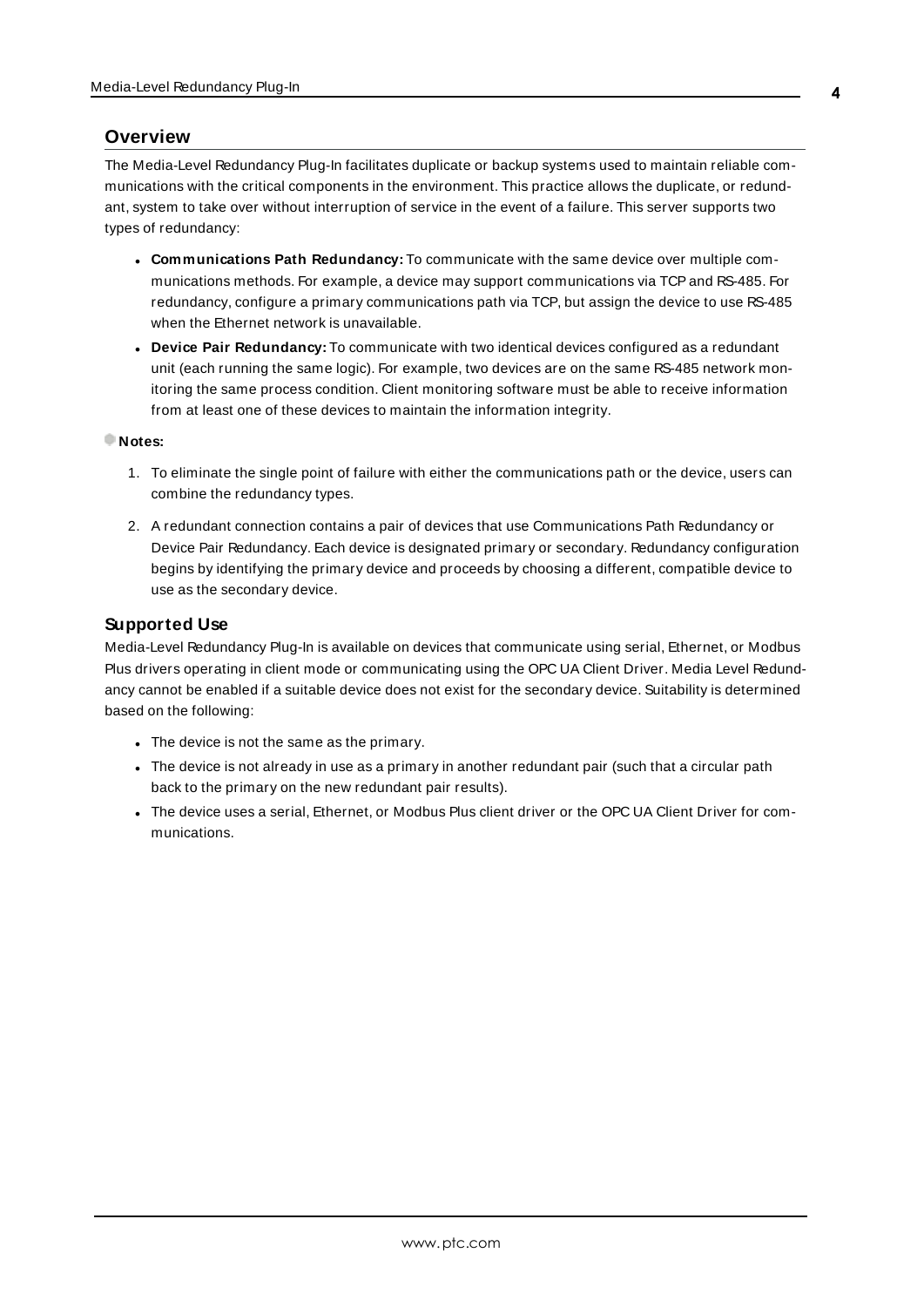# <span id="page-4-0"></span>**Accessing the Media-Level Redundancy Plug-In**

The Media-Level Redundancy Plug-In is only available to supported devices. The user interface is available through the **Redundancy** property group in Device Properties on the primary device, where supported.

| <b>Property Groups</b>          | Redundancy<br>$=$      |                                    |  |
|---------------------------------|------------------------|------------------------------------|--|
| General<br>Scan Mode            | Secondary Path         | <b>Channel Device1</b><br>$\cdots$ |  |
|                                 | <b>Operating Mode</b>  | Switch On Failure                  |  |
| Timing                          | Monitor Item           |                                    |  |
| Auto-Demotion<br>Tag Generation | Monitor Interval (s)   | 300                                |  |
|                                 | Return to Primary ASAP | Yes                                |  |
| <b>Tag Import Settings</b>      |                        |                                    |  |
| Redundancy                      |                        |                                    |  |
|                                 |                        |                                    |  |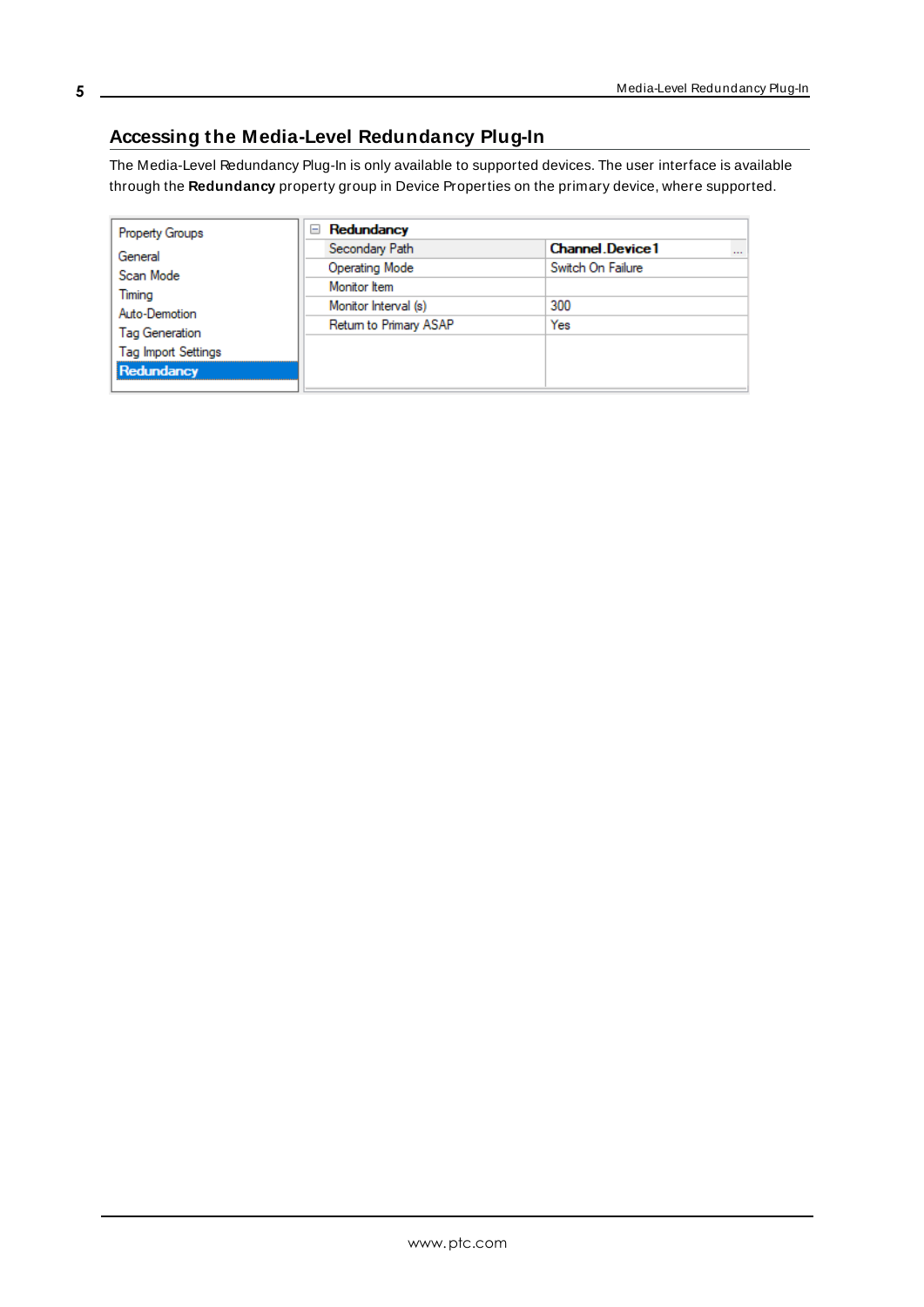## <span id="page-5-0"></span>**Redundancy Options**

| <b>Property Groups</b>     | Redundancy<br>$=$      |                                    |  |
|----------------------------|------------------------|------------------------------------|--|
| General                    | Secondary Path         | <b>Channel Device1</b><br>$\cdots$ |  |
| Scan Mode                  | <b>Operating Mode</b>  | Switch On Failure                  |  |
| Timing                     | Monitor Item           |                                    |  |
| Auto-Demotion              | Monitor Interval (s)   | 300                                |  |
| Tag Generation             | Return to Primary ASAP | Yes                                |  |
|                            |                        |                                    |  |
| <b>Tag Import Settings</b> |                        |                                    |  |
| Redundancy                 |                        |                                    |  |

**Secondary Path**: Specify the explicit, unaliased path to the device serving as backup should the primary device fail. The valid format is <channel>.<device>. The default setting is blank.

**Tip**: If the device specified by this path is on the same channel as the primary device, the redundancy type is Device Path Redundancy. Otherwise, it is Communications Path Redundancy.

In Device Browser, locate the device and double-click or click **Apply**.

| ·· Channel1          | Device              | Model               | ID | Description |
|----------------------|---------------------|---------------------|----|-------------|
| Channel <sub>2</sub> | <b>Device1</b>      | Modbus Ascii        |    |             |
|                      | Device <sub>2</sub> | <b>Modbus Ascii</b> |    |             |
|                      |                     |                     |    |             |
|                      |                     |                     |    |             |
|                      |                     |                     | OK | Cancel      |

**Tip**: A device with a redundant configuration displays the icon **in the server Configuration Project View** user interface.

**Operating Mode**: This parameter specifies how the active device is chosen at runtime. Options include Switch On Failure, Switch On Trigger, Primary Only, and Secondary Only. The default setting is Switch On Failure. Descriptions of the options are as follows:

| Operating Mode         | Switch On Failure                 |
|------------------------|-----------------------------------|
| Monitor Item           | l Switch On Failure               |
| Monitor Interval (s)   | Switch On Trigger<br>Primary Only |
| Return to Primary ASAP | Secondary Only                    |

- <sup>l</sup> **Switch On Failure**: In this mode, communication fails over to the secondary device when the primary device enters an error state (and vice versa). Initial communication begins on the primary device. The options are described **[below](#page-6-0)**. For detailed information, refer to **Switch On [Failure](#page-7-0)**.
- <sup>l</sup> **Switch On Trigger**: In this mode, the server monitors a configured trigger item. When the configured trigger condition becomes true, communication switches over to the secondary device. As long as the condition is false, communication remains on the primary device. Communication is initiated with the primary device until the trigger condition can be evaluated. The options are described **[below](#page-6-0)**. For detailed information, refer to **Switch On [Trigger](#page-8-0)**.

**Note**: For Switch On Trigger mode, the communication path is dictated entirely by the trigger state.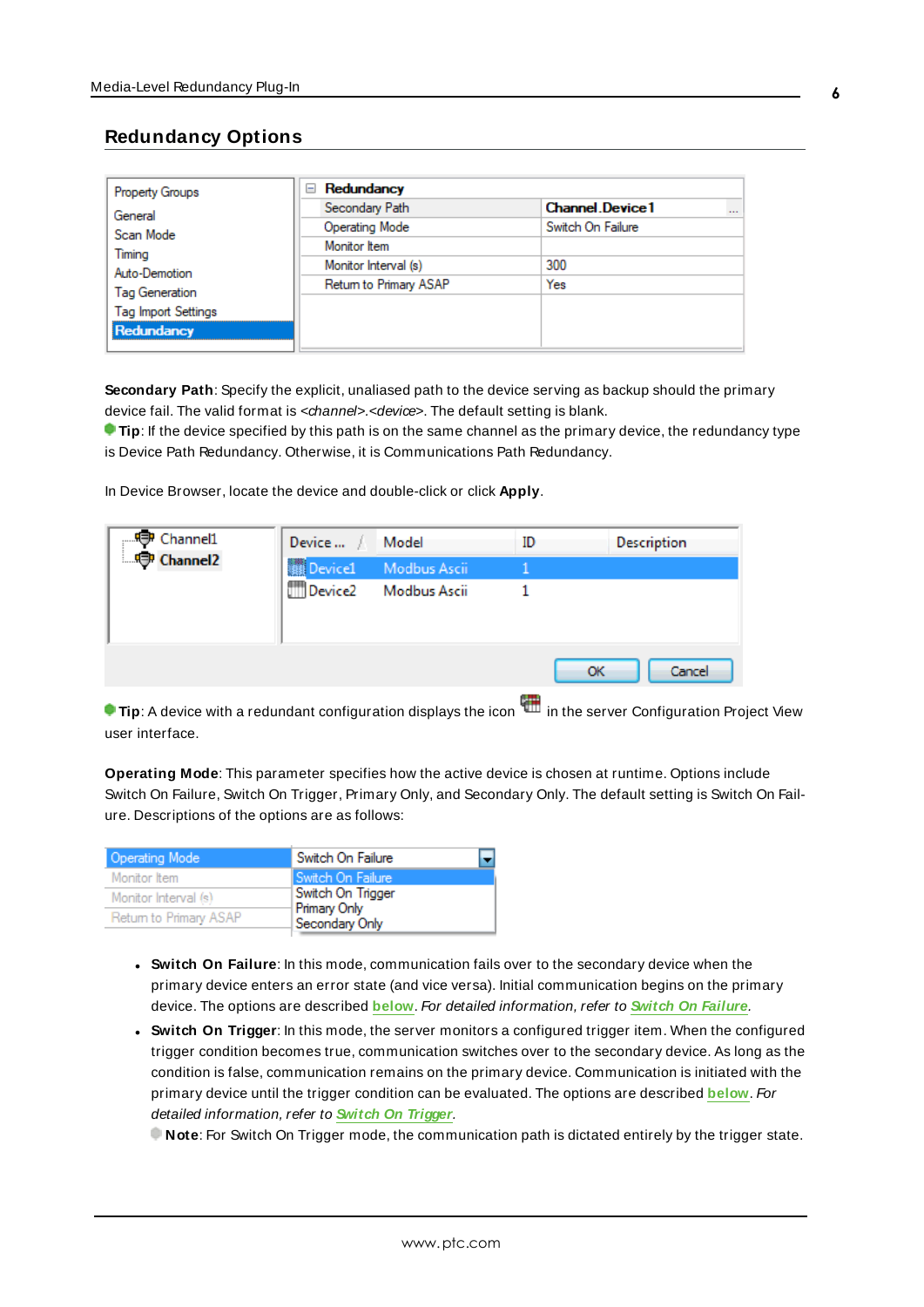Unlike the Switch On Failure mode, the communication path is not updated in the case of compromised physical communication.

- **Primary Only:** In this mode, communication is fixed to the primary device regardless of the error state. This option is used for maintenance when the secondary device needs to be taken offline.
- **Secondary Only:** In this mode, communication is fixed to the secondary device regardless of the error state. This option is used for maintenance when the primary device needs to be taken offline.

<span id="page-6-0"></span>The following settings are only available when **Switch On Failure** operating mode is selected.

| $\Box$ Redundancy      |                     |  |
|------------------------|---------------------|--|
| Secondary Path         | Channel 1. Device 1 |  |
| Operating Mode         | Switch On Failure   |  |
| Monitor Item           |                     |  |
| Monitor Interval (s)   | 300                 |  |
| Return to Primary ASAP | Yes                 |  |
|                        |                     |  |

**Monitor Item**: Specify a valid device tag name or address on both the primary and secondary devices that is used to monitor communications on both devices. Valid formats include the device address (such as "400001") or a partially qualified tag name (such as "Tag1") to identify a static tag at the device level (or "Group1.Tag1" to identify a tag in "Group1" and so forth). The default setting is blank.

**Note:** Only tags that require device communication may be used. For more information, refer to **[Monitor](#page-8-1) [Items](#page-8-1)**.

**Monitor Interval**: Specify the rate at which the Monitor Item is polled on each device in a redundant pair. It is the rate at which the error tag updates on the inactive device in a pair. The valid range is 30 to 999 seconds. The default setting is 300 seconds.

**Note:** This setting is ignored if the Monitor Item field is empty.

**Return to Primary ASAP**: Specify whether the primary device should become the active device as soon as possible after a failover. When checked, the primary is re-activated as soon as possible following a transition of its error state from True to False.

The following settings are only available when **Switch On Trigger** operating mode is selected.

| $\Box$ Redundancy      |                            |
|------------------------|----------------------------|
| Secondary Path         | <b>Channel 1. Device 1</b> |
| Operating Mode         | Switch On Trigger          |
| <b>Trigger</b> Item    |                            |
| Trigger Scan Rate (ms) | 1000                       |
| <b>Trigger Type</b>    | Quality Not Good           |
|                        | Quality Not Good           |
|                        | Value<br>No Data Change    |

**Trigger Item**: Specify a fully qualified dynamic or static item reference. This item is used as the source of the trigger and is regularly evaluated at the configured scan rate to determine if a switchover is required. To choose a static item reference defined in the server,

**Note**: The Trigger Item can be any server tag, but cannot be an array data type.

**Trigger Scan Rate**: Specify the frequency, in milliseconds, at which the Trigger item is evaluated.

**7**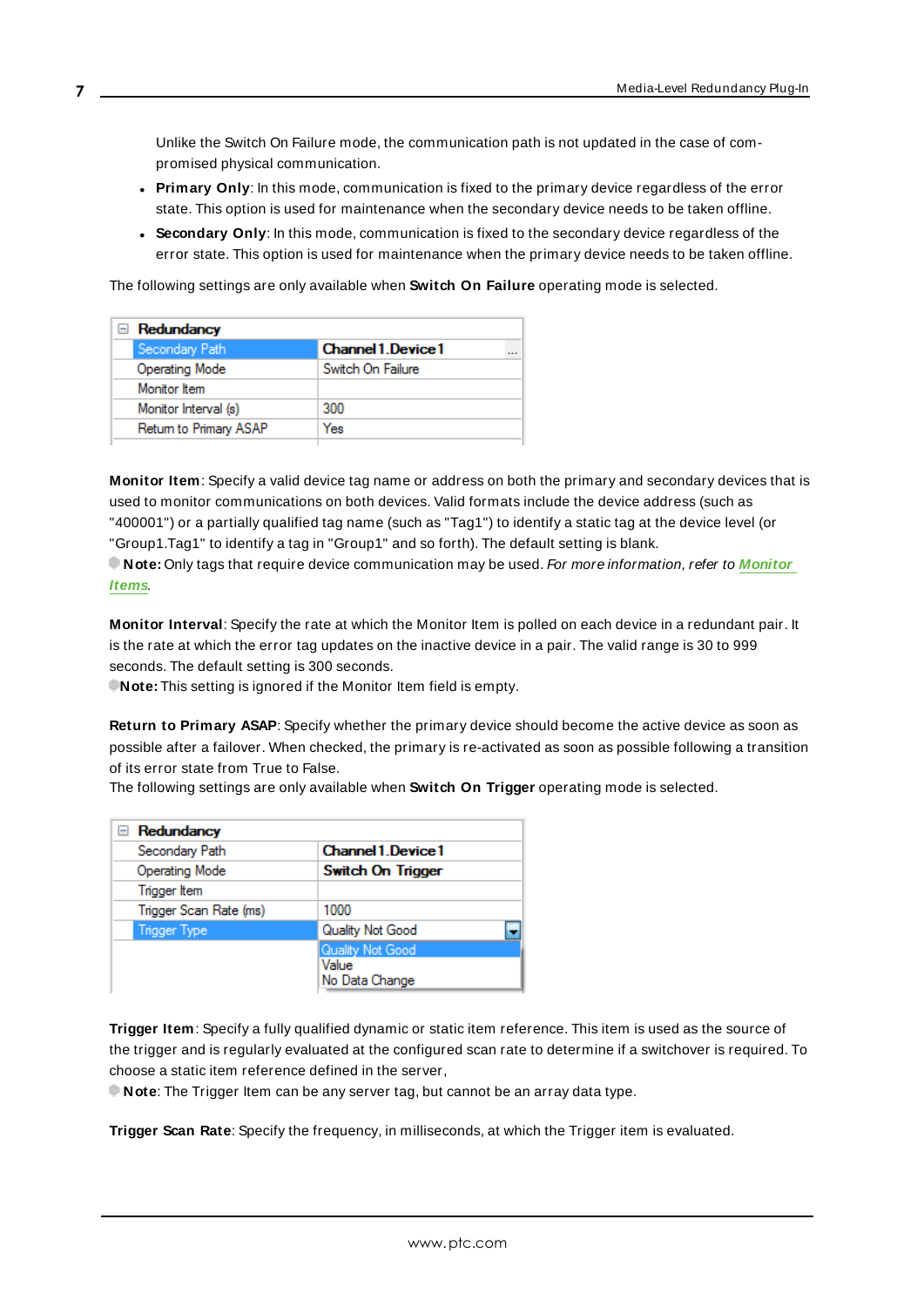**Trigger Type**: Specify the type of condition evaluated on the Trigger item. The supported trigger types are Quality Not Good, Value, and No Data Change.

- **.** Quality Not Good: When the trigger type is configured as Quality Not Good, the Trigger item change in quality to bad or uncertain causes communication to switch to the secondary device. When the Trigger item quality returns to good, communication switches back to the primary.
- **Value**: When the trigger type is configured as Value, the item is compared using an operator from the drop-down list and data in the entry field. The value entered should be compatible with the data type of the selected trigger item. When the trigger item value meets the condition defined by the configured string and operator, the trigger is considered "set" and communication switches from the primary to the secondary. When the trigger item value no longer meets the criteria, communication switches back to the primary. Available operators are equals (=), does not equal ( $\neq$ ), greater than (>), greater than or equal to  $(2)$ , less than  $($ <), and less than or equal to  $($ ≤). **Tips:** This field accepts an arbitrary length string of alpha-numeric characters. When the trigger item is a string type, comparisons are case insensitive ("Hello, World" and "HELLO, WORLD" are considered a match). When the trigger item is a float type (double or float type), care must be exercised because comparisons do not consider precision loss (1.499999 is not considered equal to 1.5).
- <sup>l</sup> **No Data Change**: When the trigger type is configured as No Data Change, the Timeout field represents the period (in milliseconds) during which the trigger item value must change. If the trigger item does not change within the configured period, the trigger is considered "set" and the communication switches from the primary to the secondary. To return to the primary, the value of the trigger item must change twice within the configured timeout period.

<span id="page-7-0"></span>**See Also**: **Switch On [Failure](#page-7-0)**, **Switch On [Trigger](#page-8-0)**

## <span id="page-7-1"></span>**Switch On Failure**

#### **Failover**

When the operating mode is set to Switch On Failure, failover to the secondary device occurs as soon as the primary device enters an error state. When the secondary device is active, failover to the primary occurs when the primary device is no longer in an error state.

The failed read or write that caused the error state to occur on the primary device is submitted to the secondary device after switchover. Any subsequent failed write completion notifications or tag invalidations received from the primary device are submitted to the secondary device to avoid the failures being reported to the client.

If both the secondary device and the primary device are in an error state, the failed read or write that caused the error state results in a bad-quality update being sent to the client for that item. Any subsequent failures that cannot be handled (due to the devices being in an error state) are passed along to the client in the form of bad-quality updates or write completion failures.

#### <span id="page-7-2"></span>**Falling Back to the Primary**

If the operating mode is set to Switch On Failure and the "Return to primary connection ASAPafter failover" setting is enabled, the error state on the primary device is queried for use each time that a tag is updated (or a write completes on the secondary device) to determine if it is ready. If the primary device is not in an error state, the active device is switched back to the primary device.

#### <span id="page-7-3"></span>**Switchover**

The internal switchover process is as follows: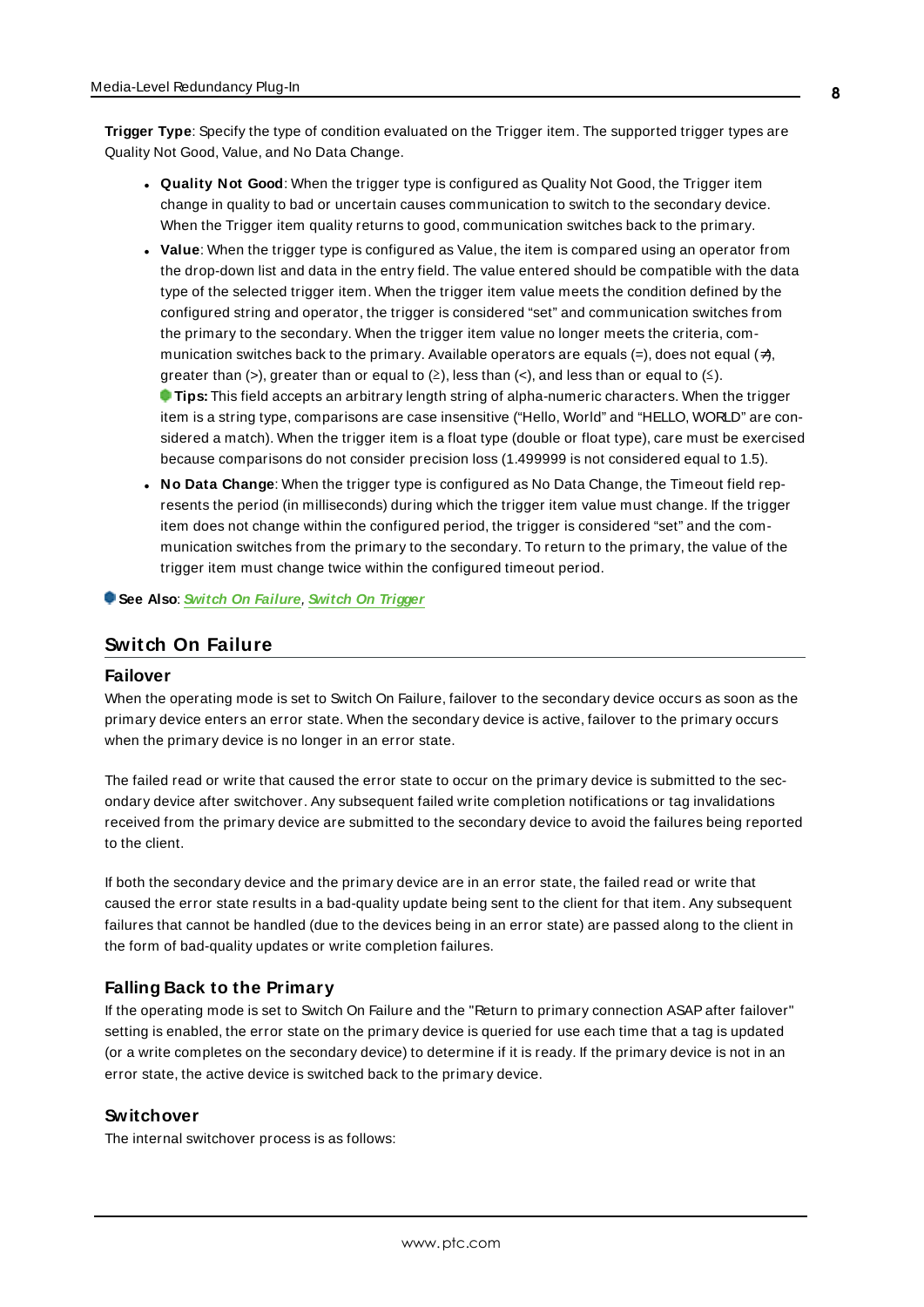- 1. Set all client items on the active device to inactive, making note of which were active at the time of the switch.
- 2. Activate all items on the secondary device that were active on the primary device.
- 3. Request reads and writes for any items that have these actions pending as the result of a failover.
- 4. Record the active device time as "Previous" for PreviousActiveSec.
- 5. Reset the active device time to 0 seconds.
- 6. Increment the switch count.
- 7. Post an Event Log message indicating a switchover has occurred.
- 8. Update the System tags.

# **See Also:**

<span id="page-8-0"></span>**[Redundancy](#page-5-0) Options**

# **Switch On Trigger**

This mode evaluates the configured trigger condition at the configured scan rate. When the condition is true, communication switches to the secondary device. When the condition is not true, communication switches to the primary device.

A common use of this mode is driving switchover between redundant remote servers communicating with the server through two client driver devices. In this case, a Quality Not Good trigger is configured using a tag on the primary remote server as the trigger item. When the quality of that item transitions from good to bad (indicating some sort of communications problem between the remote server and its data source), the server triggers a seamless switch to the secondary remote server.

#### **See Also: [Redundancy](#page-5-0) Options**

#### <span id="page-8-1"></span>**Monitor Items**

The user-defined monitor item identifies a single item to poll while the active device is in use. This periodic item poll ensures that the inactive device's error state is updated so that it can be switched to when needed. The default setting is 300 seconds; however, when the active device is in an error state, the default setting is accelerated to a fixed rate of 30 seconds.

When there is no monitor item defined, the first available client item that requires device communications is used for polling if the secondary device is active. When the secondary is communicating successfully, the monitored item interval is 300 seconds; however, when the secondary device is in an error state, the monitored item interval is 30 seconds (regardless of the setting in the property editor).

#### **Notes:**

- 1. A poll is not issued unless a minimum of one client item that requires device communications exists on the primary device.
- 2. The default setting is not accelerated in Switch On Trigger Mode.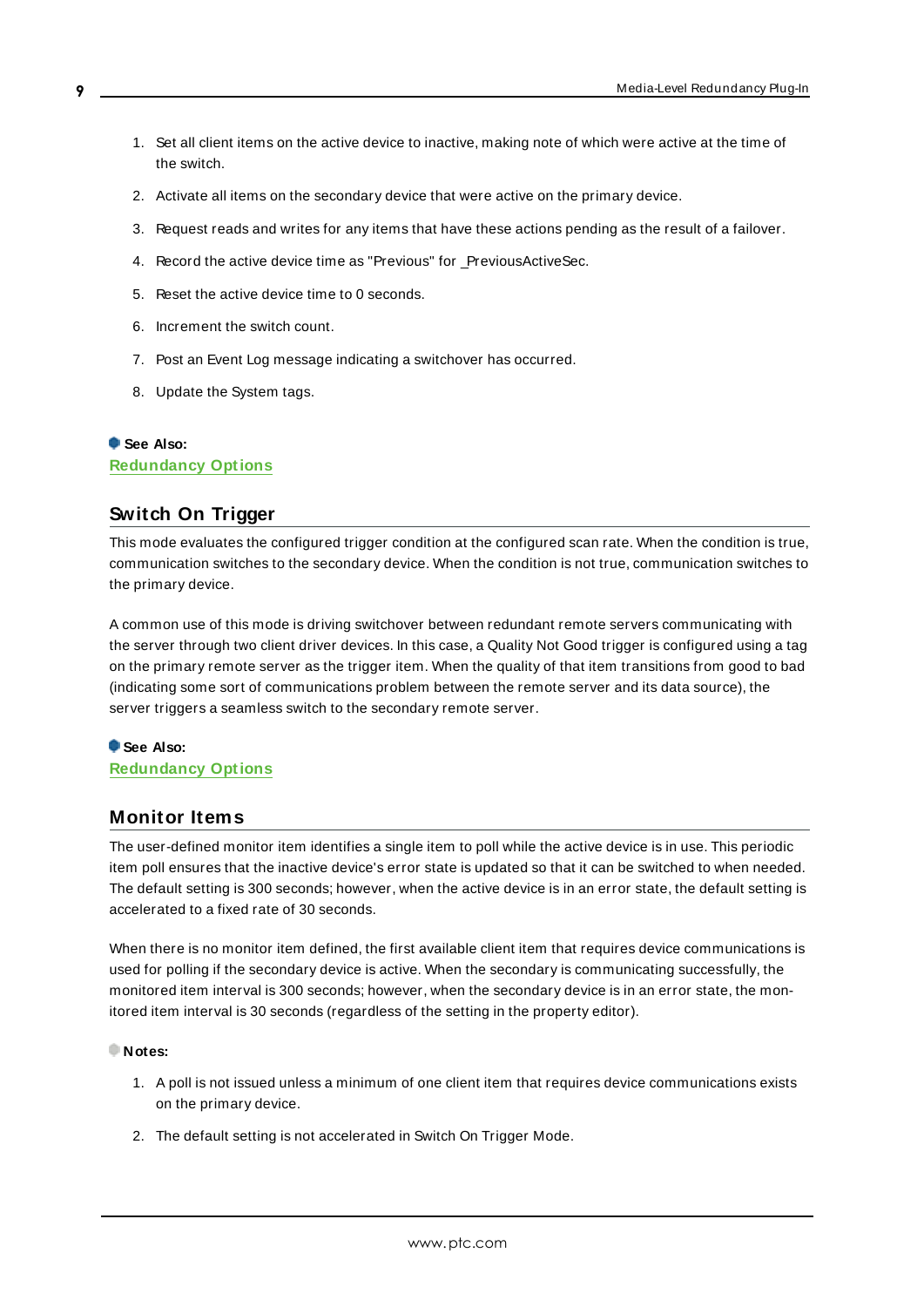**Important:** An explicitly defined monitor item must require device communication: this ensures that the poll updates the error state.

# <span id="page-9-0"></span>**Dynamic Changes to Redundancy Settings**

Changes made to the redundancy settings are applied as soon as they are received from the server Configuration. If the secondary device is the active device at the time of the update, the active device time is reset to zero seconds and a switchover is recorded. At that time, any items that fail to map to the new secondary device receive a bad-quality update.

**Note:** If the operating mode is set to Switch On Failure, the primary device is active when it is not in an error state. When it is in error state, the secondary device is active.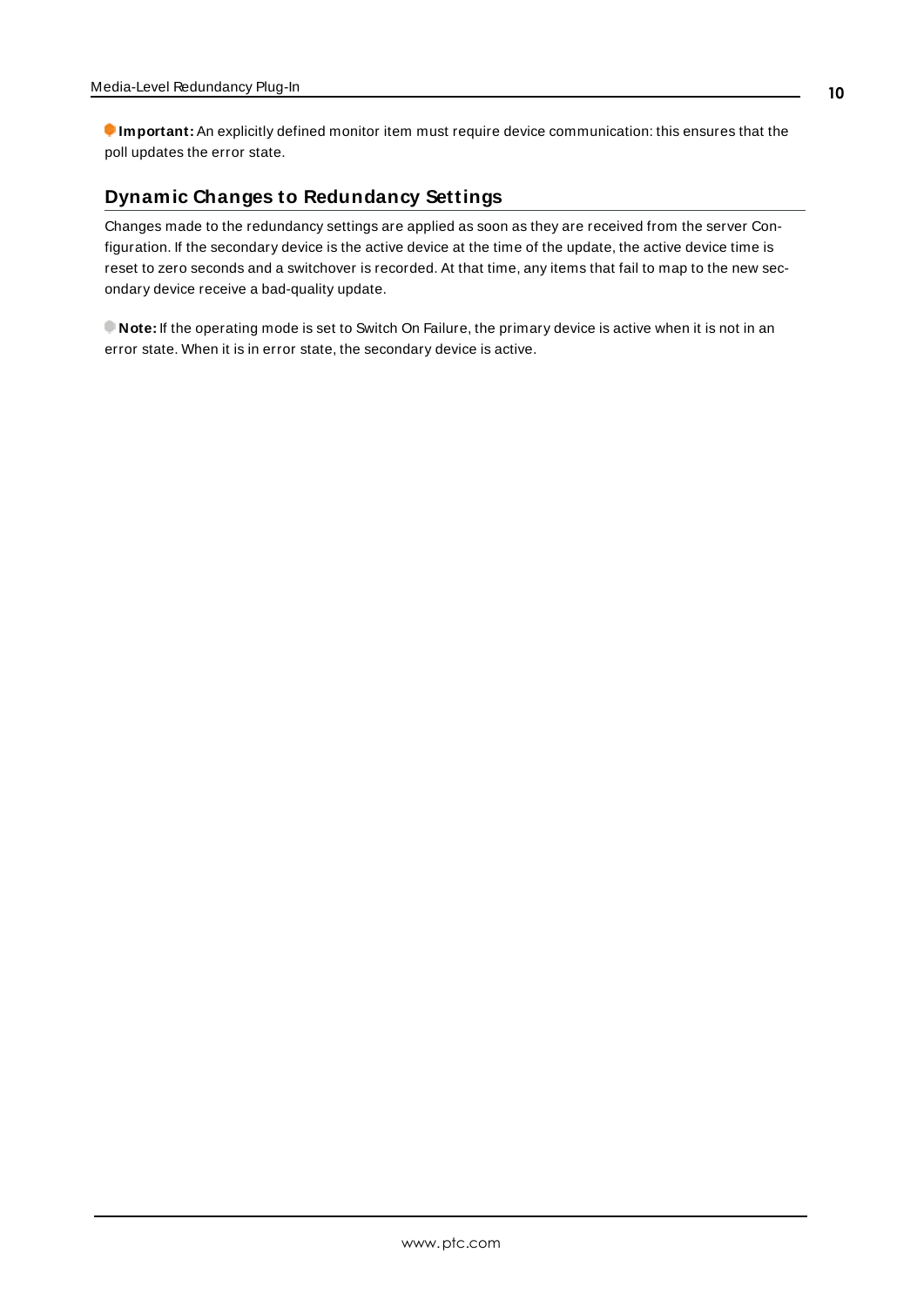## <span id="page-10-0"></span>**Runtime Functions**

For more information on a specific aspect of the Media-Level Redundancy Plug-In runtime functions, select a link from the list below.

#### **[Initialization](#page-10-1)**

**[System](#page-10-2) Tags Client Item [M anagement](#page-11-0)**

## <span id="page-10-1"></span>**Initialization**

When a project that contains redundant device definitions loads or assigns redundancy settings to a primary device for the first time, the Media-Level Redundancy Plug-In initializes each redundant pair to do the following:

- Create system tags on the primary device for monitoring redundancy configuration and state.
- Mirror any items to the secondary device that may already exist on the primary device.
- Set the appropriate device (primary or secondary) active, depending on the parameters in the redundancy definition.
- Begin monitoring the primary device for client requests to add/remove items, change an item's active state or data type, or read/write an item.

# <span id="page-10-2"></span>**System Tags**

Each redundancy definition has the following read-only system tags created in the \_System tag group on the primary device.

| <b>Name</b>       | Data Type | <b>Description</b>                                            |
|-------------------|-----------|---------------------------------------------------------------|
| ActivePath        | VT_BSTR   | The fully qualified path of the active device.                |
| ActiveSec         | VT UI4    | The number of seconds that the active device has been active. |
| PreviousActiveSec | VT UI4    | The number of seconds that the previously active device has   |
|                   |           | been active.                                                  |
| Switchovers       | VT UI4    | The number of times the active device has changed.            |
| _OperatingMode    | VT_BSTR   | The pair's current operating mode.*                           |
| _SecondaryPath    | VT BSTR   | The current value of the Secondary Device parameter.          |

\* Options include Switch On Failure, Switch On Trigger, Primary Only, and Secondary Only.

#### **Switch On Failure Mode**

| <b>Name</b>         | Data Type | <b>Description</b>                                                                      |
|---------------------|-----------|-----------------------------------------------------------------------------------------|
| _ActiveMonitor Item | VT_BSTR   | The fully-qualified path to the last item used to ping the inactive<br>device.          |
| _FavorPrimary       | VT_BOOL   | The current value of the Return to primary connection<br>ASAP after failover parameter. |
| _MonitorItem        | VT BSTR   | The current value of the Monitor Item parameter.                                        |
| MonitorIntervalSec  | VT UI4    | The current value of the Poll Monitor Item Every x Seconds<br>parameter.                |

## **Switch On Trigger Mode**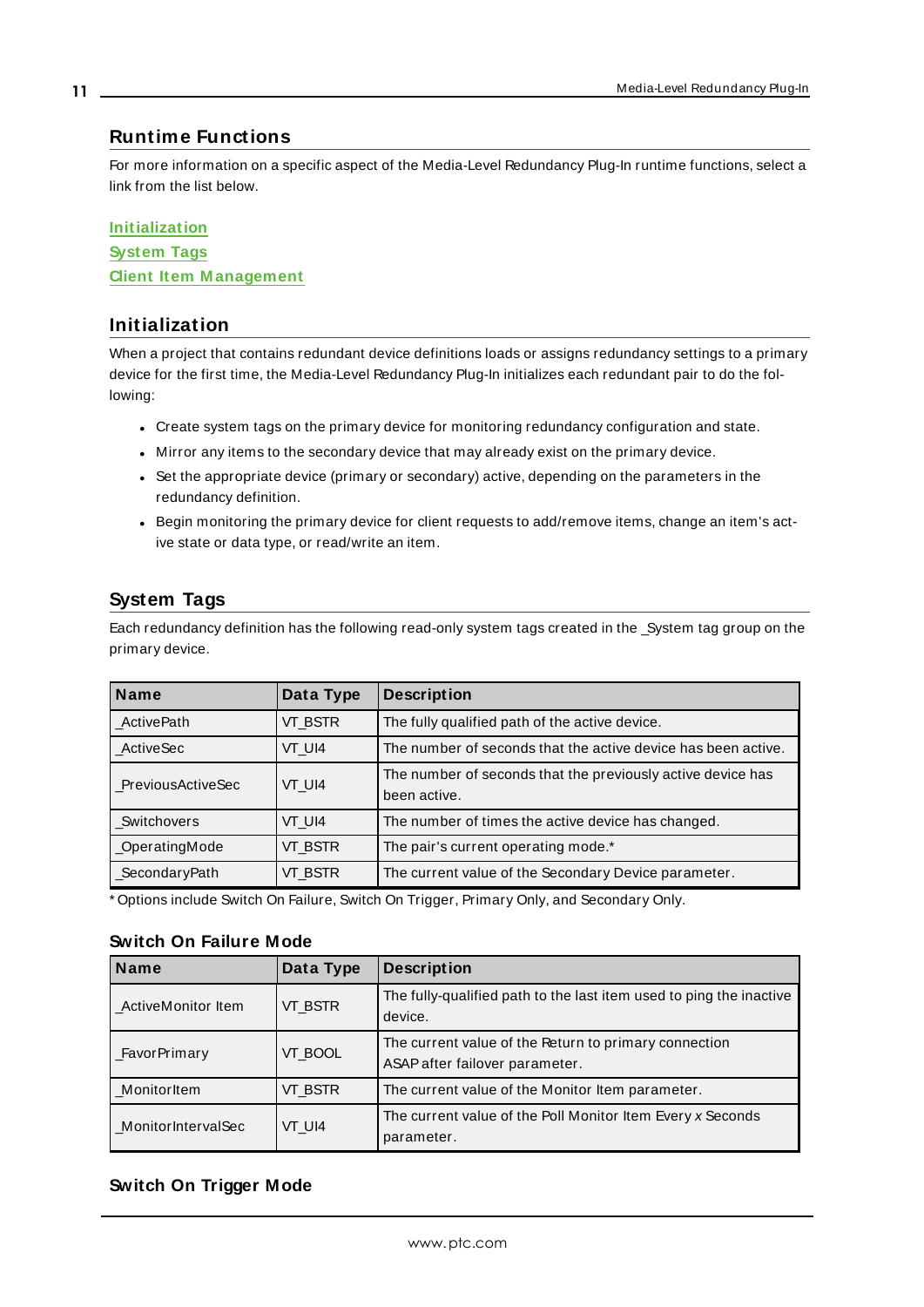| <b>Name</b>      | Data Type | <b>Description</b>                                                                  |
|------------------|-----------|-------------------------------------------------------------------------------------|
| _TriggerItem     | VT BSTR   | The fully qualified path of the trigger device.                                     |
| _TriggerScanRate | VT UI4    | The rate, in milliseconds, at which the trigger item is scanned<br>and evaluated.   |
| $_T$ riggerType  | VT BSTR   | The trigger type: one of Quality Not Good, Value, or No Data<br>Change.             |
| _TriggerValue    | VT BSTR   | The value used to evaluate the trigger. Context is specific to the<br>trigger type. |

## **Updating System Tags**

System tags are updated whenever a switchover occurs or the redundancy configuration changes and periodically at 500 millisecond intervals. If the redundancy configuration is removed from the primary device, the system tags that have an active client reference count receive a bad-quality update to indicate that the data is no longer valid.

#### **See Also: [Redundancy](#page-5-0) Options**

# <span id="page-11-0"></span>**Client Item Management**

In all operating modes, the primary device is monitored for add/remove item activity. When this activity is detected, it is mirrored on the secondary device. Although it may take twice as long to complete item addition, it greatly reduces the time it takes to perform a switchover (since the necessary tags are already in place on both devices).

As a side effect of this model, the total tag count is different for the same client conditions with and without redundancy. For example, a project has one channel and two devices, where each device has one static tag defined. If a client maps an item to the tag in Device 1, the total tag count is reported as one. If Device 2 is then configured as the secondary device for Device 1, the same condition results in a total count of two because the tag is mirrored on the secondary device. This increased tag count only affects the server tag count. Clients only see the tag count relevant to the primary device.

**Note:** Having a monitor item defined can affect the tag count.

## **Adding Client Items**

When a client item is added to the primary device, the item mirrored on the secondary device is generated based on the qualified item ID received from the client. If the item ID maps to a static tag in the project name space beneath the primary device, the leading path information is replaced such that the secondary item ID contains the path to the secondary device followed by the remaining path information that identifies the tag. For the mapping to succeed, this tag must exist on the secondary device.

Client items added using dynamic addressing are passed as-is to the secondary device for validation and addition. For the mapping to succeed, the address must be valid on the secondary device. Any item that cannot be mapped to the secondary device results in an error message.

#### **Data Type Conversion**

The Media-Level Redundancy Plug-In performs data type conversion for any mirrored item that cannot be mapped with the same data type used on the primary device. Data type equivalence between the primary and secondary device is determined based on the client data type returned from the tag to which the item is assigned. For example, a type conversion is required when an item mapped to a tag on the primary device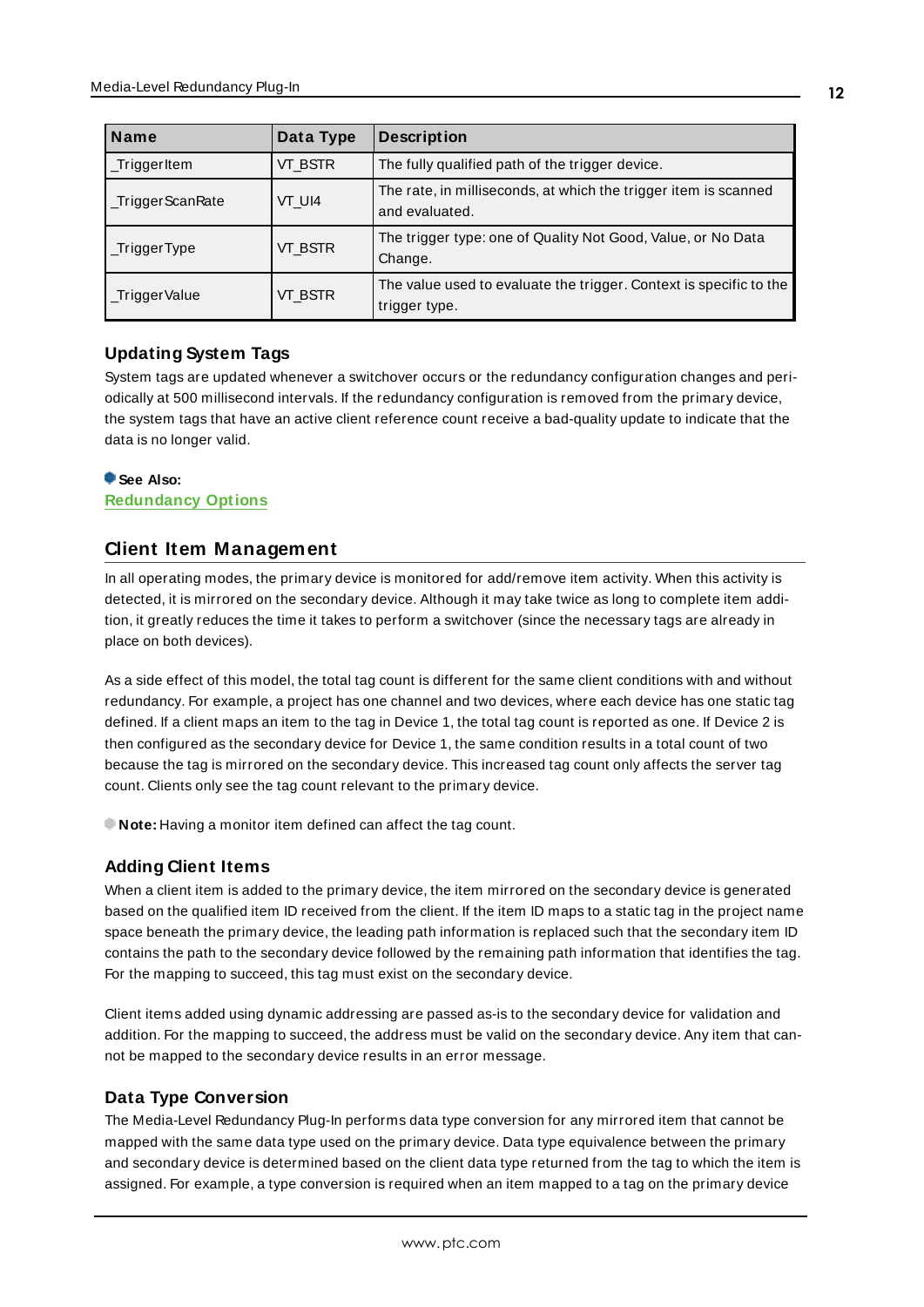uses scaling and the mirrored item is mapped to a tag on the secondary device without scaling, and the scaled data type on the primary device differs from the data type on the secondary device. The same is true when mapping to two scaled tags that have different scaled data types or (two un-scaled tags that have different raw data types).

#### **Notes:**

- 1. A failed conversion results in a bad quality update to the client. A conversion may fail when the range of the two types is different, and the result of the conversion exceeds the range of the target type.
- 2. For mapping to succeed, the primary and secondary item data types must be compatible (if not equivalent). For example, if the data type on the primary is an array type and the data type on the secondary is not, mapping is not established because a conversion cannot be made between array and non-array types. The same is true when mapping to two arrays with different dimensions.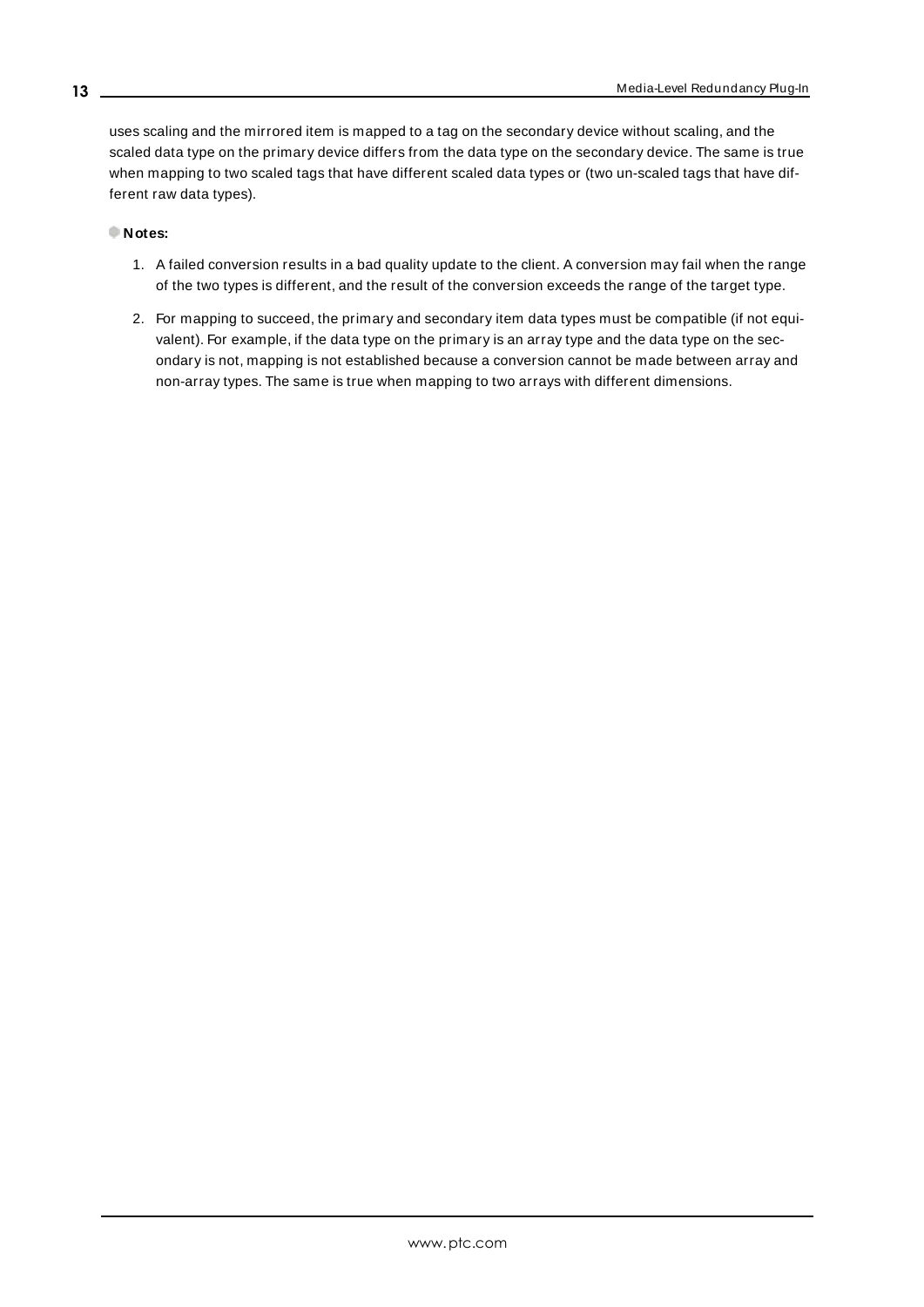# <span id="page-13-0"></span>**Error Descriptions**

The following error/warning messages may be generated. Click on the link for a description of the message.

**<text> does not define a tag and is not a valid <driver name> address on [<primary](#page-13-1) path>. <text> is not a valid <driver name> address on [<secondary](#page-13-2) path>. <text> is not a valid [trigger](#page-13-3) item data type. Failed to [activate](#page-13-4) trigger item <text>. [M onitor](#page-14-0) item must specify a device tag. M onitor item specifies a tag that does not exist on the [secondary](#page-14-1) device. [Secondary](#page-14-2) device <device path> cannot be paired with primary <device path> because a circular [dependency](#page-14-2) would result. Specified [secondary](#page-14-3) device <device path> cannot be used because the driver type is not [supported.](#page-14-3) Specified [secondary](#page-14-4) device <device path> is the same as the primary. Specified [secondary](#page-14-5) device <text> does not exist. Trigger item must be a valid static or dynamic item [reference.](#page-15-0) Trigger item <text> is no longer valid. This may cause a quality [change](#page-15-1) that results in a [switchover.](#page-15-1) The data type of item <text> (<type>) is [unsupported.](#page-14-6) No switchover will be triggered by any value of this item until it is changed to a [supported](#page-14-6) type.**

# <span id="page-13-1"></span>**<Text> does not define a tag and is not a valid <driver name> address on <primary path>.**

#### **Reason:**

The specified text does not map to a static tag under the primary device; the device driver rejected it as an invalid device address.

## <span id="page-13-2"></span>**<Text> is not a valid <driver name> address on <secondary path>.**

#### **Reason:**

<span id="page-13-3"></span>The specified text is a valid device address on the primary device, but not on the secondary device.

## **<Text> is not a valid trigger item data type.**

#### **Reason:**

When loading an XML file with the operating mode set to Switch On Trigger, the XML file must define a trigger item of a data type supported as a trigger item (see **Trigger Item [parameter](#page-5-0)**).

**See Also: [Redundancy](#page-5-0) Options Switch On [Trigger](#page-8-0)**

## <span id="page-13-4"></span>**Failed to activate trigger item <text>.**

#### **Reason:**

The server was unable to activate a subscription with the configured trigger item. Verify that the trigger item is a valid and accessible item or select a different trigger item.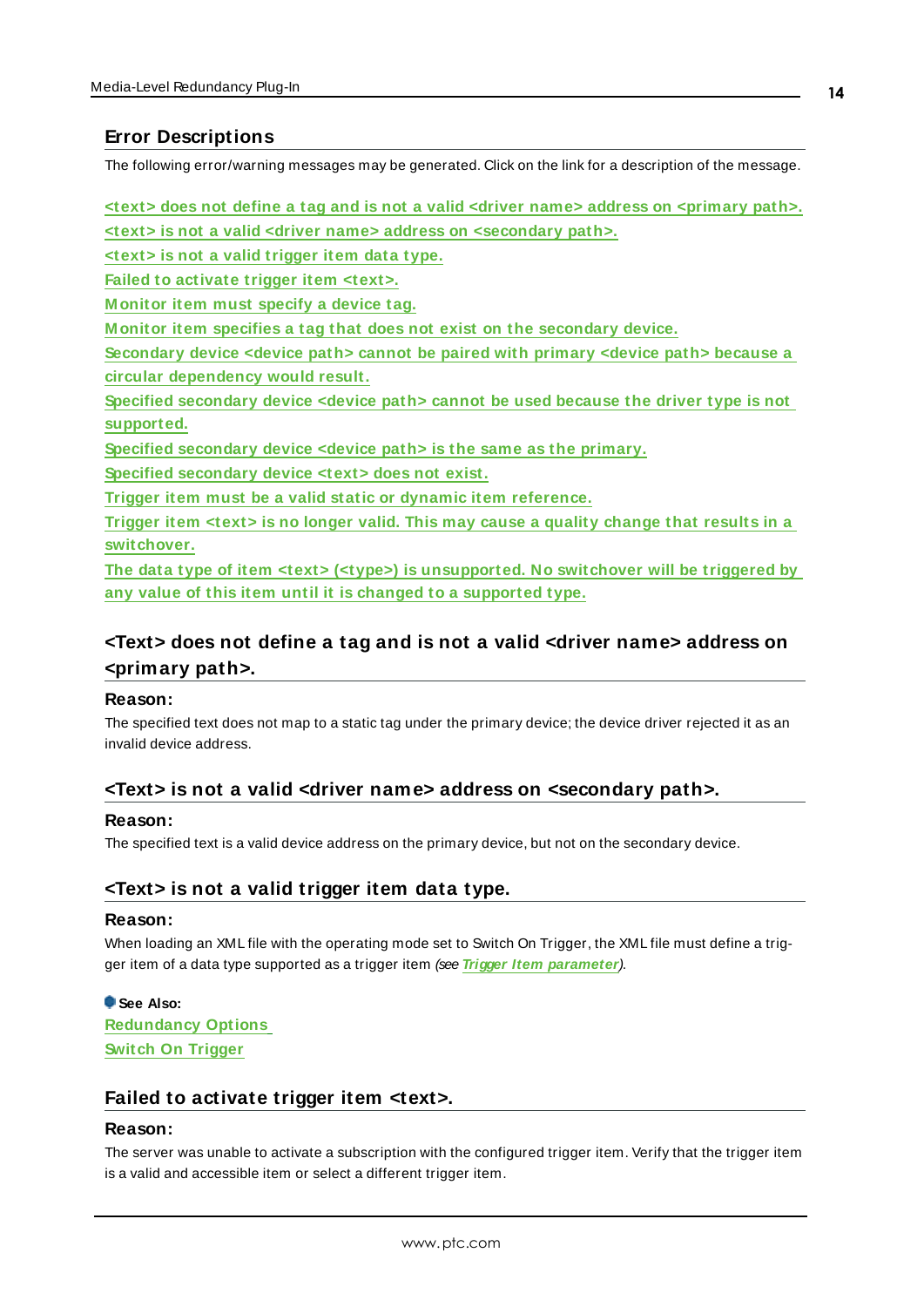#### **See Also: [Redundancy](#page-5-0) Options**

<span id="page-14-0"></span>**Switch On [Trigger](#page-8-0)**

# **Monitor item must specify a device tag.**

#### **Reason:**

A valid tag was specified on the primary device, but it does not map to something at the driver level that requires device communications. Choose a monitor item that proves communication with the device.

# <span id="page-14-1"></span>**Monitor item specifies a tag that does not exist on the secondary device.**

## **Reason:**

The specified text identifies a tag under the primary device, but that same tag does not exist on the secondary device.

# <span id="page-14-2"></span>**Secondary device <device path> cannot be paired with primary <device path> because a circular dependency would result.**

#### **Reason:**

<span id="page-14-3"></span>The specified secondary device is not suitable.

# **Specified secondary device <device path> cannot be used because the driver type is not supported.**

## **Reason:**

The specified secondary device exists, but the channel to which it belongs uses a driver that does not meet the requirements of supported use.

## <span id="page-14-4"></span>**Specified secondary device <device path> is the same as the primary.**

#### **Reason:**

The secondary device matches the primary device. A single device cannot serve as both the primary and secondary to achieve redundancy.

# <span id="page-14-5"></span>**Specified secondary device <text> does not exist.**

#### **Reason:**

<span id="page-14-6"></span>The specified secondary device is not an actual device.

# **The data type of item <text> (<type>) is unsupported. No switchover will be triggered by any value of this item until it is changed to a supported type.**

#### **Reason:**

Redundancy is configured in Switch on Trigger mode and the trigger item has been edited to an unsupported data type. The value trigger type does not support arrays.

## **See Also:**

**[Redundancy](#page-5-0) Options**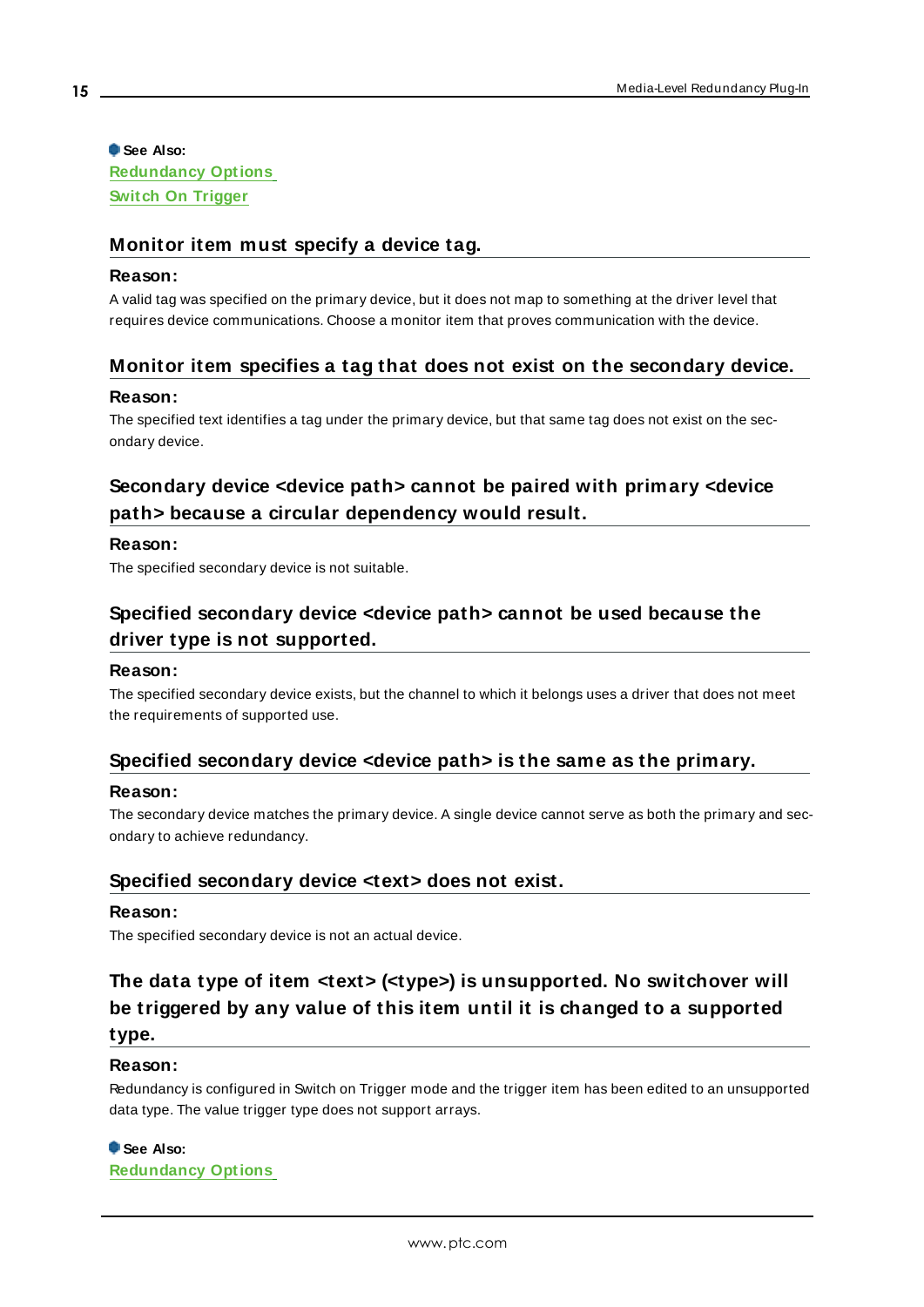# <span id="page-15-0"></span>**Switch On [Trigger](#page-8-0)**

## **Trigger item must be a valid static or dynamic item reference.**

#### **Reason:**

When loading an XML file with the operating mode set to Switch On Trigger, the XML file must define a trigger item that is a valid static or dynamic item reference in the server.

**See Also: [Redundancy](#page-5-0) Options Switch On [Trigger](#page-8-0)**

# <span id="page-15-1"></span>**Trigger item <text> is no longer valid. This may cause a quality change that results in a switchover.**

#### **Reason:**

Redundancy is configured in Switch on Trigger mode and the trigger item has been deleted during operation. This may result in a switchover, depending on the trigger type.

**See Also: [Redundancy](#page-5-0) Options Switch On [Trigger](#page-8-0)**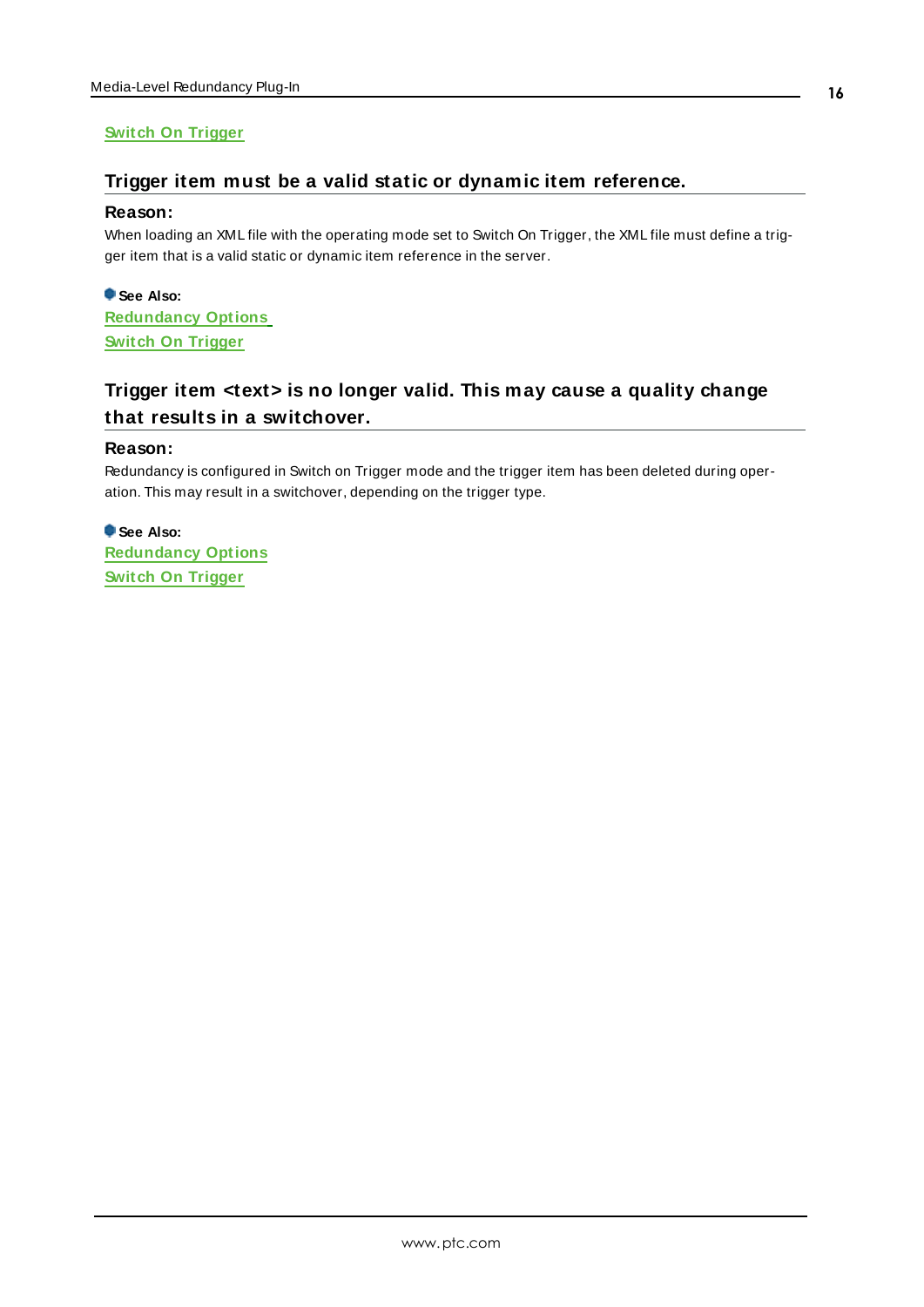# <span id="page-16-0"></span>Index

#### **<**

<Text> does not define a tag and is not a valid <driver name> address on <primary path>. [14](#page-13-1) <Text> is not a valid <driver name> address on <secondary path>. [14](#page-13-2) <Text> is not a valid trigger item data type. [14](#page-13-3)

# **A**

Accessing the Media Level Redundancy Plug-In [5](#page-4-0)

# **C**

Client Item Management [12](#page-11-0)

# **D**

Dynamic Changes to Redundancy Settings [10](#page-9-0)

## **E**

Error Descriptions [14](#page-13-0)

# **F**

Failed to activate trigger item <text>. [14](#page-13-4) Failover [8](#page-7-1) Falling Back to the Primary [8](#page-7-2)

# **H**

Help Contents [3](#page-2-0)

## **I**

Initialization [11](#page-10-1)